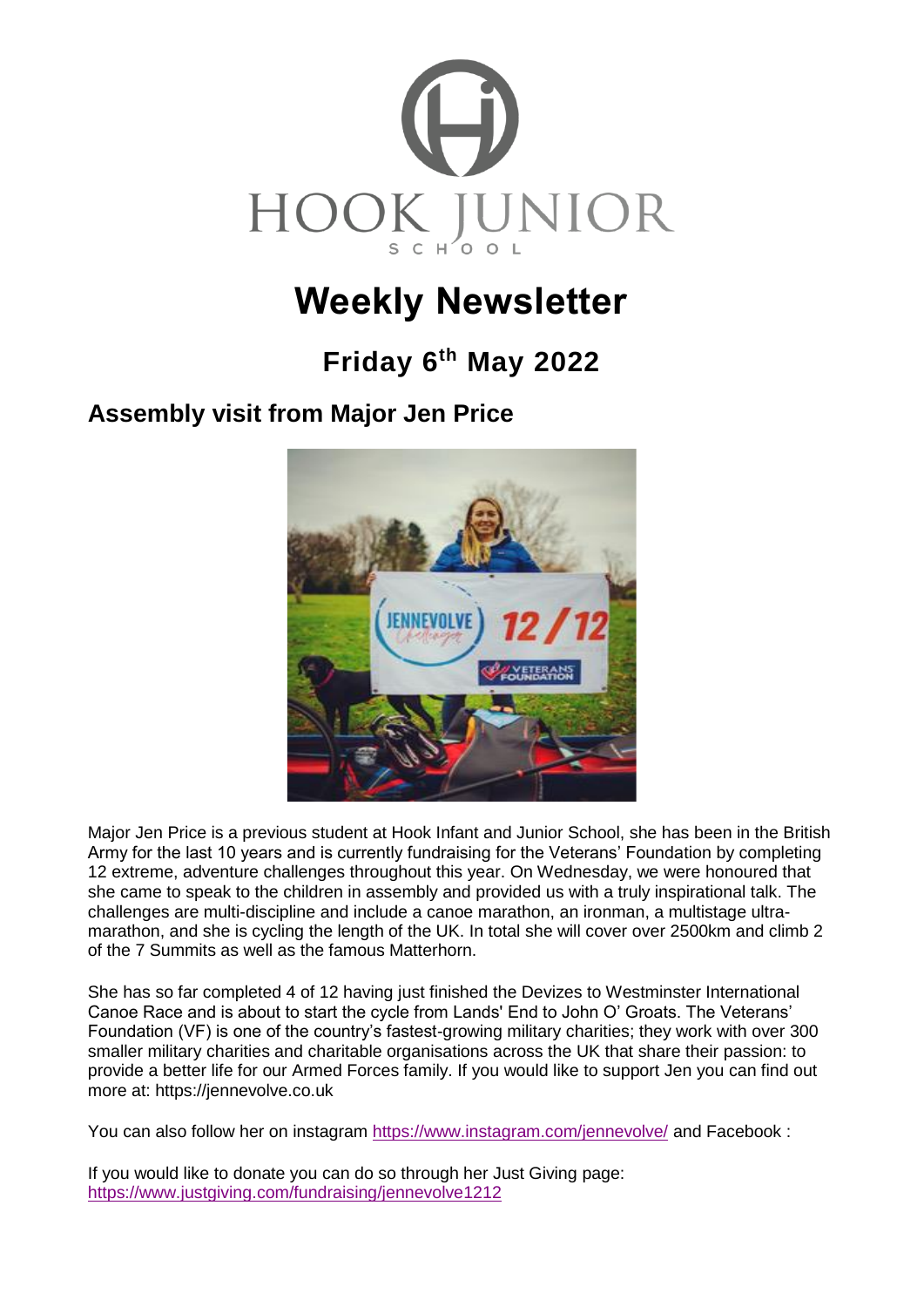#### **Hook Junior School awarded Eco School Green Flag with distinction**

Since September, Mrs Macdonald has been running an Eco Warriors group and they have been working towards achieving the Green Flag award.

We found out the very exciting news yesterday that we have been awarded an Eco-Schools Green Flag with distinction!

The Eco Schools team gave us the following feedback:



*You clearly took great effort to share the progress of the Eco-Committee across the school. Displaying minutes on the Eco-Board, delivering assemblies and relaying info back in class are all great methods. We liked the professional approach that you took to appointing Eco-Committee members. You have really ensured representation from across the school. We also loved seeing examples of your meeting minutes.* 

*The group were clearly a very mature and proactive bunch! It was brilliant to see the pupils hard at work planting trees and vegetables. What a great initiative. We loved seeing the enthusiasm and fun in the images. The group seemed really inspirational and we're sure that they prompted pupils to be more environmentally-minded. Great work! It was really great to see how your Eco-Review provided the basis for your actions, especially as it helped you to spot gaps in your existing activity. It shows the reflective and considered approach that you've taken throughout – this is a great skill that many adults can learn from!* 

*Hook Junior Horticulturists and Eco Warriors sound like brilliant groups. We really like how prestigious the groups have been made with certification and presentation in assembly. Recognising great eco-actions is a brilliant way to inspire others. Your Eco-Committee clearly followed a fair and diplomatic approach to agreeing on actions and topic areas. This inclusive approach is incredibly heartening and another example of where Hook pupils can teach adults! Your curriculum links were really clear and creative. They were also very fun which is great to see! They challenged pupils to think outside of the box and approached topics in a fresh and different way.* 

*We were really impressed by this evidence. Your Eco-Board is a really strong! It's visually stimulating and does a great job of hooking passers-by and engaging them with the contents. There is real substance to add to the style too and it's a great example of 'informing and involving'. Overall, this is a terrific application and a great year's work. The Eco-Committee and the entire school should feel very proud. The Eco-Schools team is delighted to award you a Green Flag with Distinction.*

We are so proud of our fantastic Eco Warriors and wish them congratulations for this amazing achievement. A huge thank you to Mrs Macdonald for the time and effort she has spent with the Eco Warriors and the Hook Horticulturists and for gathering all of the evidence needed to apply for this award.

## **We have been awarded a Tesco Community Grant**

If you are a regular visitor to Tesco, you may have noticed that earlier this year the Community Grant voting boxes included one for Hook Junior School. We are very pleased to have been awarded a grant of £1500. Thank you if you voted for us!

With the grant, we intend to establish a well-resourced area for planting and growing produce and sensory plants. This will be comprised of multiple raised beds for easy planting and care, a poly tunnel to enable year-round growing and the required tools, accessories, plants and seeds for children to plant / sow and care for. Children who are members of the horticulture club will care for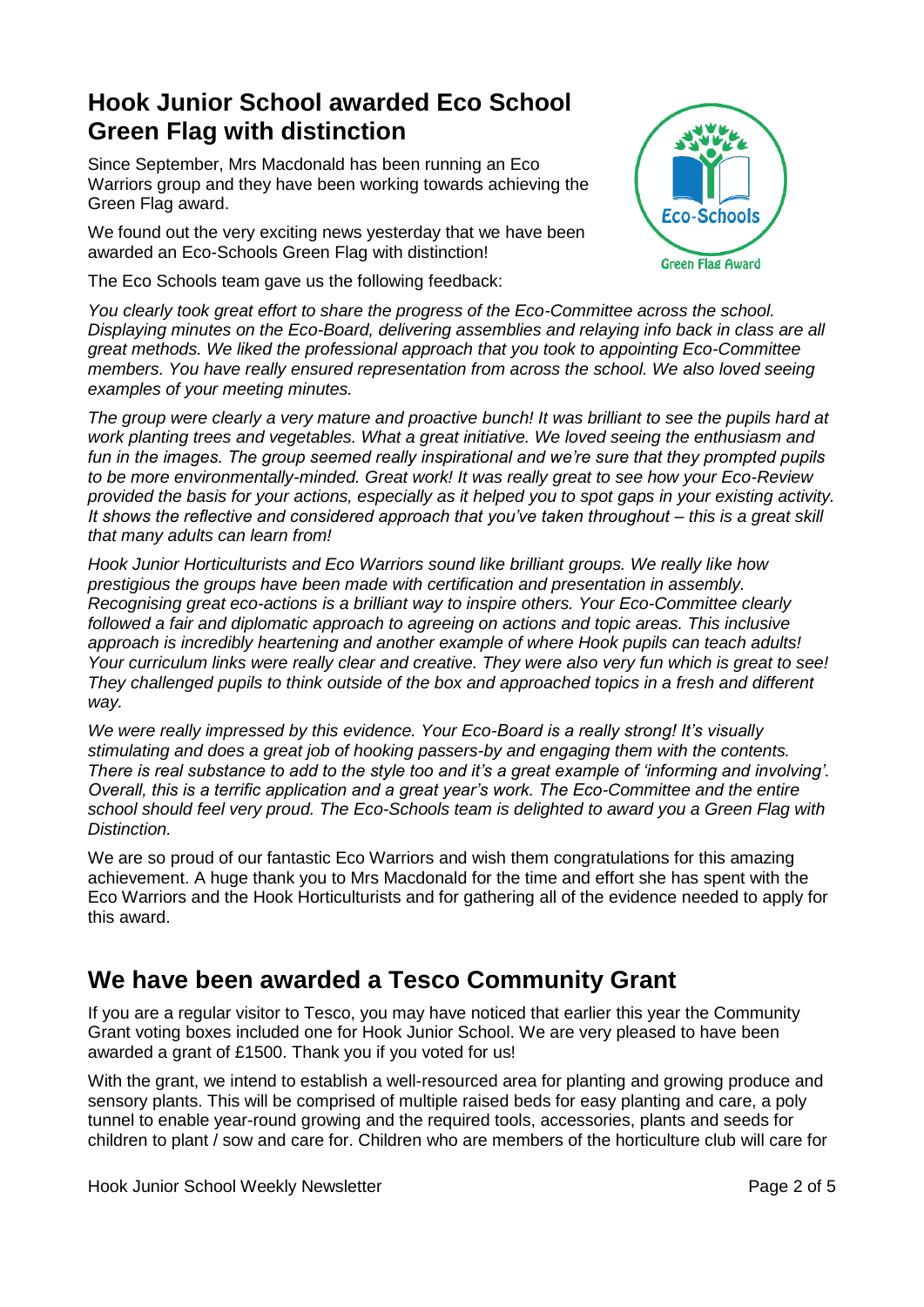their plants, supported by school staff. When beneficial as part of the curriculum, children learn first-hand about the growth cycle, observe plant growth, learn to care for plants and taste the fruit and vegetables where they have been successful. Where sufficient produce is grown, children may also cook with this.

We would be delighted to receive support from the community through regular volunteering alongside our young horticulturalists. If you would like to help install our poly tunnel and raised beds, or you (or someone you know) has experience of growing produce at home or on an allotment and would like to get involved, please contact Mr Grant in the school office.

## **SATS test**

If your child is in year 6, please look out for an email from Miss Cooke regarding the SATS tests taking place next week.

#### **Sports day**

Sports day is planned for Wednesday 22nd June (weather permitting!). The children will be competing in their Houses, so siblings will be in the same group. Sporting activities will start at 9:15am with the cup presentation at approximately 12pm. There will be a community picnic between 12:15pm and 13:00pm when the children return to their classes for afternoon registration. Year 5 will still be going swimming in the afternoon, they will be leaving school at 12:45pm.

#### **Nut-free lunches**

Please can you ensure that your child's packed lunch contains no nuts or nut products; there have been occasions recently with children having chocolate spread that looks like Nutella. Please help us ensure our children with nut allergies are kept safe whilst at school.

## **COVID-19 vaccines for children aged 5 to 11**

All children aged 5-11 will now be eligible for their first jabs as the COVID-19 programme rolls the vaccine out across Hampshire and the Isle of Wight.

The vaccine is a specially developed paediatric version for children. Parents are able to access the vaccine through vaccination centres, local pharmacies and GPs.

There has been an overwhelming response from parents who would like to vaccinate their children, and teams across Hampshire and Isle of Wight are working hard to provide additional capacity.

Parents are able to find their nearest vaccination site via:

- the [NHS website](https://www.nhs.uk/conditions/coronavirus-covid-19/coronavirus-vaccination/find-a-walk-in-coronavirus-covid-19-vaccination-site/)
- by calling 119
- by calling the Hampshire and Isle of Wight COVID-19 helpline on 0300 561 0018 which can help find and book slots or direct you to your nearest walk-in.

New sites and vaccination slots are uploaded all the time so please check regularly.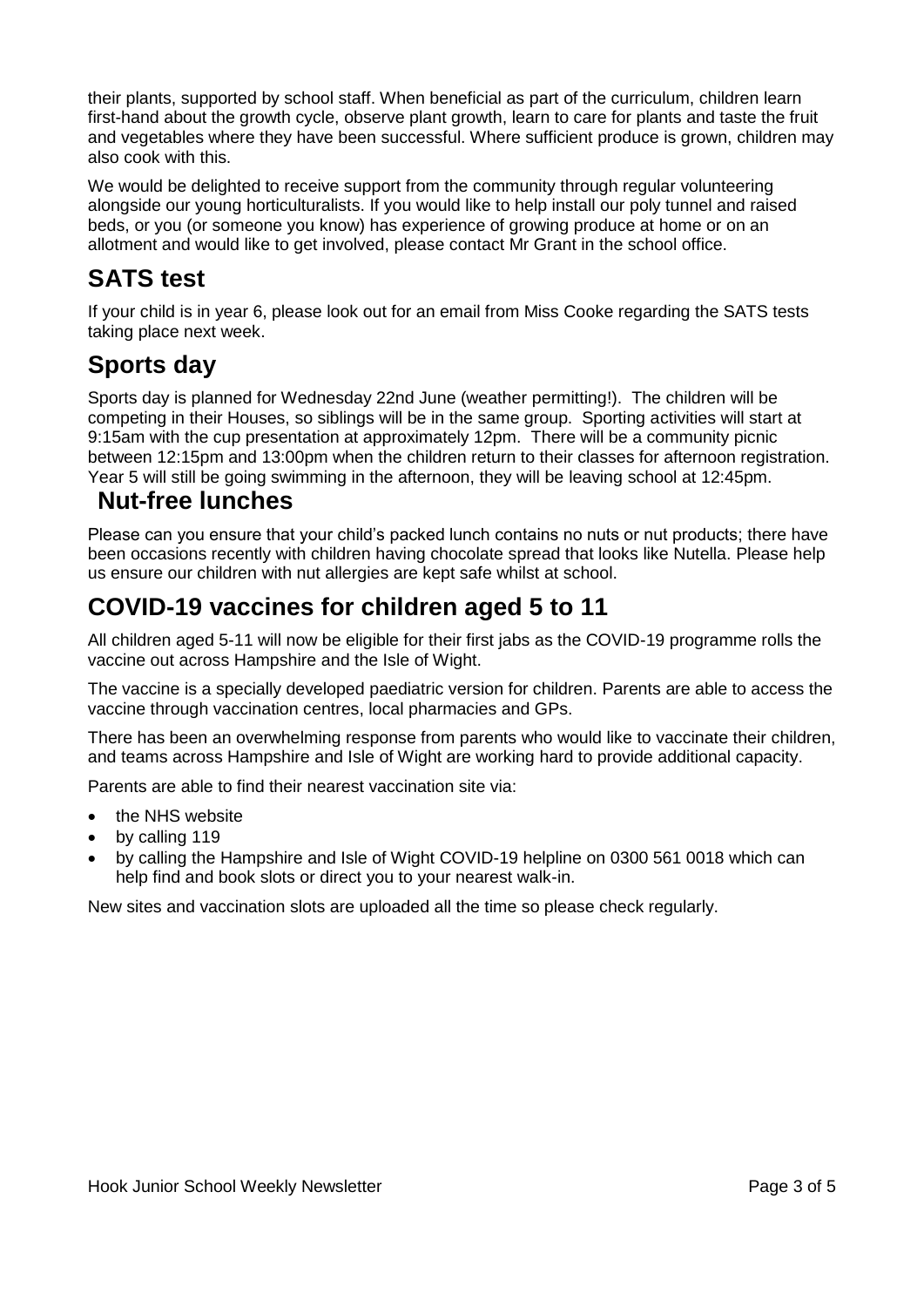## **Attendance This Week**

*Every day counts… Your child's attendance matters!*



Overall attendance this week: 97.1%

#### **Stars of the Week**

Year 3: Louis H, Will O, Isaac T, Jobe M Year 4: George M, Dorothy C, Eleanor D, Archie H Year 5: Quinn E, Hayden L, Lara W, Daniel P Year 6: Morgan F-H, Violet D, Maisie D, Sophie W

#### **House Points this week**

| <b>Austen</b>      | 203 |
|--------------------|-----|
| <b>Brunel</b>      | 178 |
| <b>Nightingale</b> | 188 |
| Wellington         | 156 |

**House point winners this week: Austen**

**Reading classes of the week: 6TC**

**Reading Raffle Winner: Bavanish M**

#### **Find out more...**

Follow [@hookjunior on Twitter](https://twitter.com/hookjunior) and [visit our Facebook page](https://en-gb.facebook.com/hookjuniorschool/) for more updates and photos.